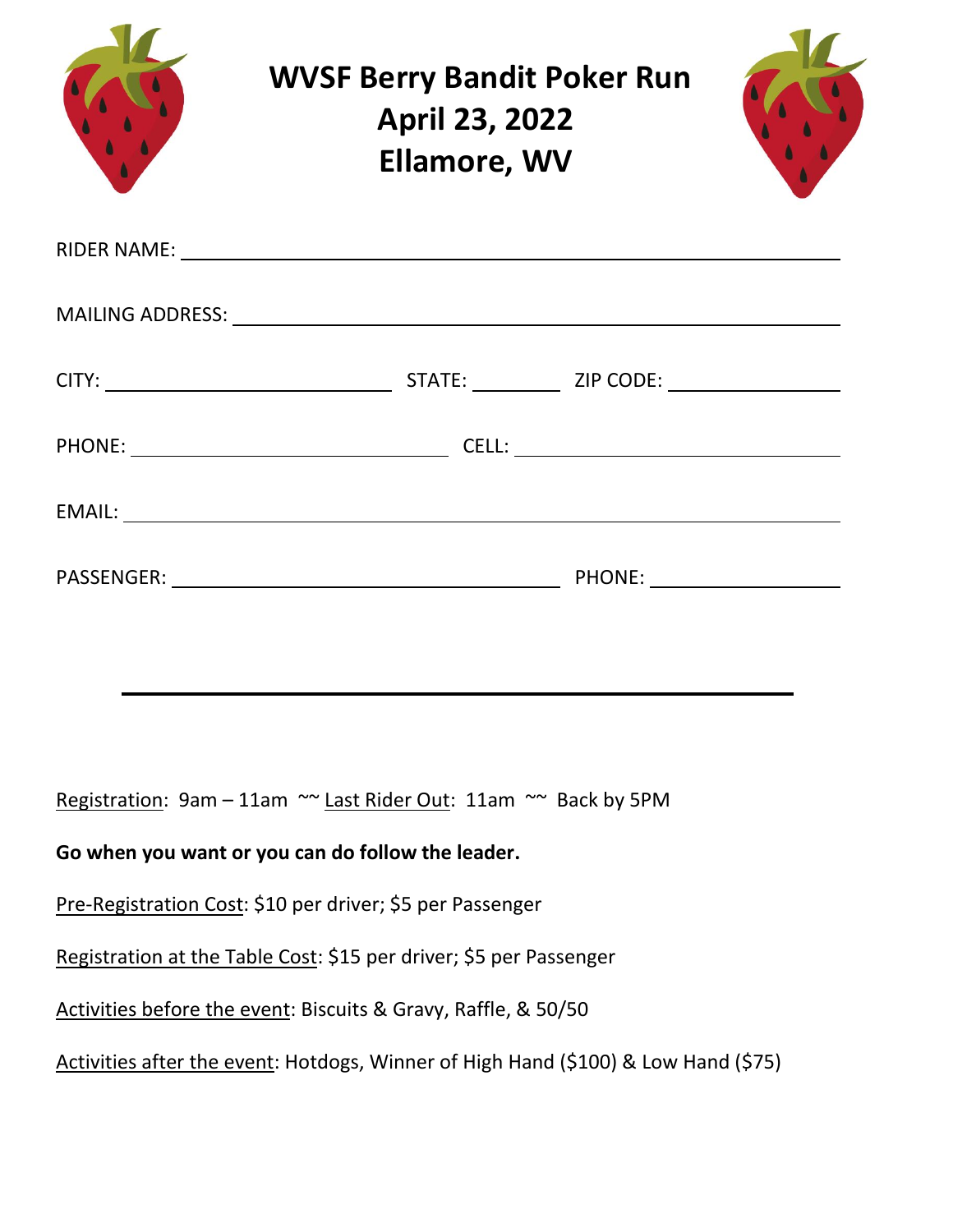## **ATV POKER RUN ACKOWLEDGEMENT AND RELEASE OF LIABILITY FORM**

ALL PARIIPANTS, WHETHER DRIVERS OR PASSENGERS, PRIOR TO PARTICIPATING IN THIS EVENT, MUST READ AND SIGN THIS RELEASE FORM. PARTICIPATION IS VOLUNTARY; HOWEVER, ANY PARTY HOOSING NOT TO SIGN THIS FORM WILL NOT BE ALLOWED TO PARTICIPATE.

## **NO ALCOHOL OR DRUGS ALLOWED**

As consideration for being allowed to participate in the Poker Run (the 'Event'), I hereby agree as follows:

- 1. I hereby represent and warrant that I am experienced in and familiar with the operation of AT and fully understand the risks and dangers inherent in ATV. These risks and dangers include but are not limited to the following: collisions with other ATV's or motor vehicles. These risks and dangers further included, bur are not limited to, those caused by terrain, facilities, temperature, weather, condition of riders equipment, vehicular traffic, and actions of other people including, but not limited to organizers, participants, volunteer, spectators and agents of the Event. I hereby expressly assume all of the risks of participating in the Event. I am voluntarily participating in the Event and I expressly agree to assume the entire risk of any participation in the Event, and any injury, including paralysis or death, which I might sustain to my person and property as a result of my participation in the Event. I realize that liability may arise from negligence or carelessness on the part of the persons or entities organizing or conducting the Event and hereby, in accordance with this Acknowledge and Release, do release them all possible liability.
- 2. I certify I am at least 18 years old (or have a legal guardian present to sign), and that I am physically fit with no known physical or mental impairment and have prepared for participation in the Event. I acknowledge that this Acknowledgement and Release of Liability Form will be used by the Event holders, sponsors and organizers of the Event, and that it will govern my actions and responsibilities at the Event. **I certify that I am not under the influence of any narcotic alcohol or other drug** that may impair my understanding or judgement and that I will not at any time during the Event operate my ATV under the influence of any narcotic, alcohol or drug. I certify that I have full adequate insurance to cover all medical claims, the TV and any other equipment and any damage or liability I may ultimately be found responsible for, during all travel to the point of my entry into the Event, the Event, the period between the end of the Event and my return to my final destination. I further certify that I have all the insurance required by law and I am licensed and competent to operate an ATV in a safe manner.
- 3. I understand that if I am the driver I am not allowed to bring any passengers on the Event who have not signed and submitted an Acknowledgement and Release of Liability Form. I further understand that any passenger on my ATV participating in the Event shall by at least 18 years old or have a signature of a legal guardian. **No one under the age of 16 is allowed by operate an ATV!**
- 4. If I am participating in the Event solely as a passenger, I understand and acknowledge all representations, warrants, agreements, and releases contained in the Acknowledgement and Release of Liability Form; provided, however, that I do not certify that I am qualified to drive and ATV.
- 5. In consideration of my being permitted to participate in the Event, I hereby, for myself, my executors, administrators, heirs, next of kin, successors, and assigns: Waive, Release and Discharge from any and all liability for my death, disability, personal injury, property damage, property theft or actions of any kind which may hereafter accrue to me during the Event or during my traveling to and from the Event, the following entities or persons: Strawberry Festival Board and Affiliates, vendors, Ireland Community Building, provided DJ, and all other subsidiaries. This release extends to any and all claims I have or later may have against the Released Parties, resulting from or arising out of their performance of their duties whether or not such claims result from negligence on the part of any or all of the Released Parties with respect to the Event or with respect to the conditions qualification, instructions, rules or procedures under which the Event is conducted or from any other cause whatsoever. **I UNDERSTAND THAT THIS MEANS THAT I AGREE NOT TO SUE ANY OR ALL OF THE RELEASED PARTIES FOR ANY INJURY RESULTING TO MYSELF OR MY PROPERTY ARISING FROM, OR IN CONNECTION WITH THE PERFORMANCE OF THEIR DURIES IN SPONSORING, PLANNING OR CONDUCTING THE EVENT.**